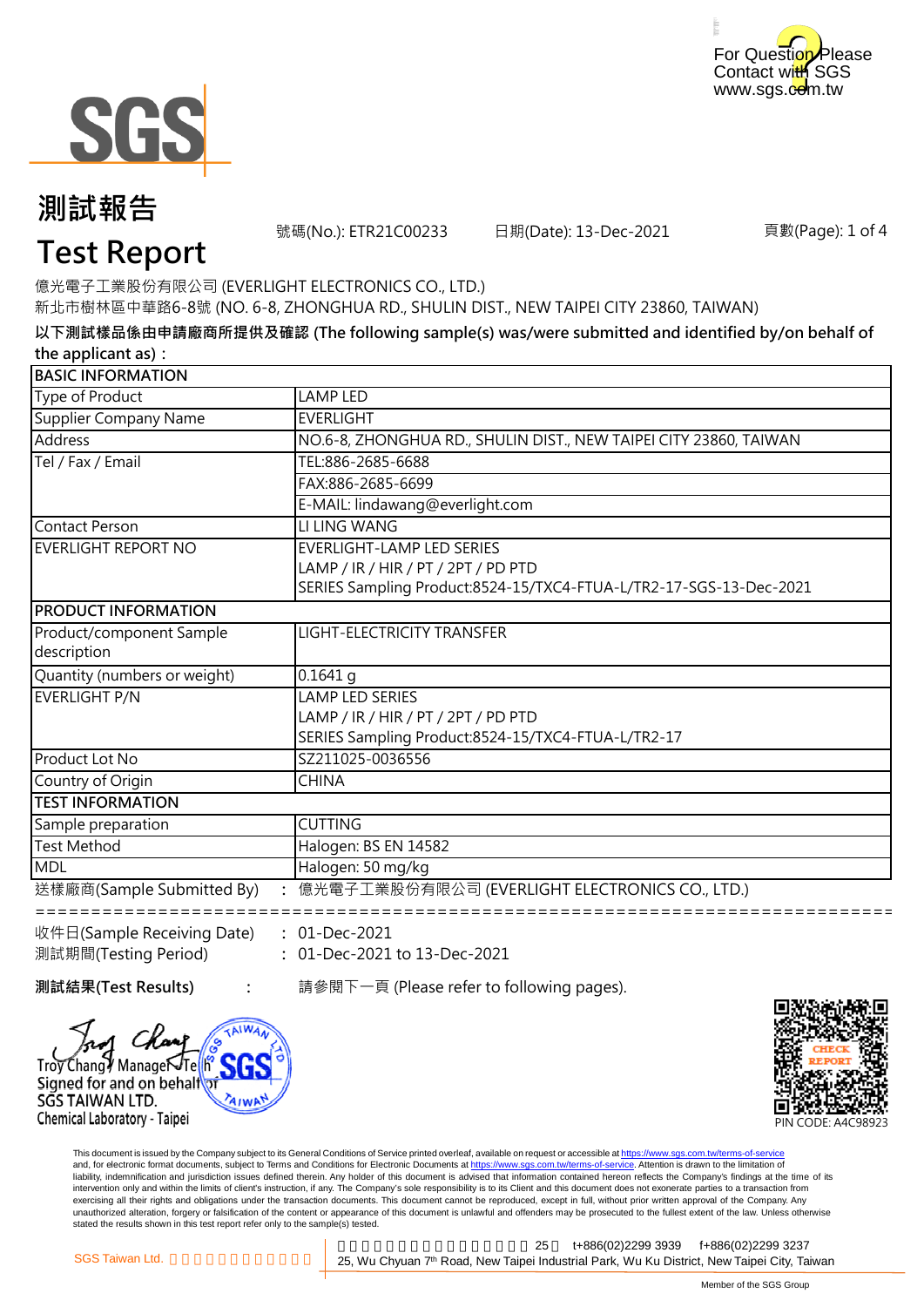

## **測試報告 Test Report**

號碼(No.): ETR21C00233 日期(Date): 13-Dec-2021

頁數(Page): 2 of 4

新北市樹林區中華路6-8號 (NO. 6-8, ZHONGHUA RD., SHULIN DIST., NEW TAIPEI CITY 23860, TAIWAN) 億光電子工業股份有限公司 (EVERLIGHT ELECTRONICS CO., LTD.)

#### **: 測試需求(Test Requested)**

依據客戶要求進行測試, 測試項目請參閱測試結果表格。 (Testing item(s) is/are specified by client. Please refer to result table for testing item(s).)

#### **測試部位敘述 (Test Part Description)**

No.1 **:** 本體 (BODY)

#### **測試結果 (Test Results)**

| 測試項目                                                    | 測試方法                                                                                                        | 單位     | <b>MDL</b> | 結果       |
|---------------------------------------------------------|-------------------------------------------------------------------------------------------------------------|--------|------------|----------|
| (Test Items)                                            | (Method)                                                                                                    | (Unit) |            | (Result) |
|                                                         |                                                                                                             |        |            | No.1     |
| 氟 (F) (Fluorine (F)) (CAS No.: 14762-<br>$ 94-8\rangle$ | 參考BS EN 14582: 2016 · 以離子層析儀分析 · (With<br>reference to BS EN 14582: 2016, analysis was<br>performed by IC.) | mg/kg  | 50         | n.d.     |
| 氯 (Cl) (Chlorine (Cl)) (CAS No.:<br>$[22537 - 15 - 1]$  | 参考BS EN 14582: 2016 · 以離子層析儀分析 · (With<br>reference to BS EN 14582: 2016, analysis was<br>performed by IC.) | mg/kg  | 50         | 476      |
| 溴 (Br) (Bromine (Br)) (CAS No.:<br>$10097 - 32 - 2$     | 參考BS EN 14582: 2016, 以離子層析儀分析。(With<br>reference to BS EN 14582: 2016, analysis was<br>performed by IC.)    | mg/kg  | 50         | 171      |
| 碘 (I) (lodine (I)) (CAS No.: 14362-<br>$ 44-8\rangle$   | 參考BS EN 14582: 2016, 以離子層析儀分析。(With<br>reference to BS EN 14582: 2016, analysis was<br>performed by IC.)    | mg/kg  | 50         | n.d.     |

#### **備註(Note):**

- 1. mg/kg = ppm;0.1wt% = 1000ppm
- 2. MDL = Method Detection Limit (方法偵測極限值)
- 3. n.d. = Not Detected (未檢出) ; 小於MDL / Less than MDL

This document is issued by the Company subject to its General Conditions of Service printed overleaf, available on request or accessible at https://www.sgs.com.tw/terms-of-service and, for electronic format documents, subject to Terms and Conditions for Electronic Documents at https://www.sgs.com.tw/terms-of-service. Attention is drawn to the limitation of liability, indemnification and jurisdiction issues defined therein. Any holder of this document is advised that information contained hereon reflects the Company's findings at the time of its intervention only and within the limits of client's instruction, if any. The Company's sole responsibility is to its Client and this document does not exonerate parties to a transaction from exercising all their rights and obligations under the transaction documents. This document cannot be reproduced, except in full, without prior written approval of the Company. Any<br>unauthorized alteration, forgery or falsif stated the results shown in this test report refer only to the sample(s) tested.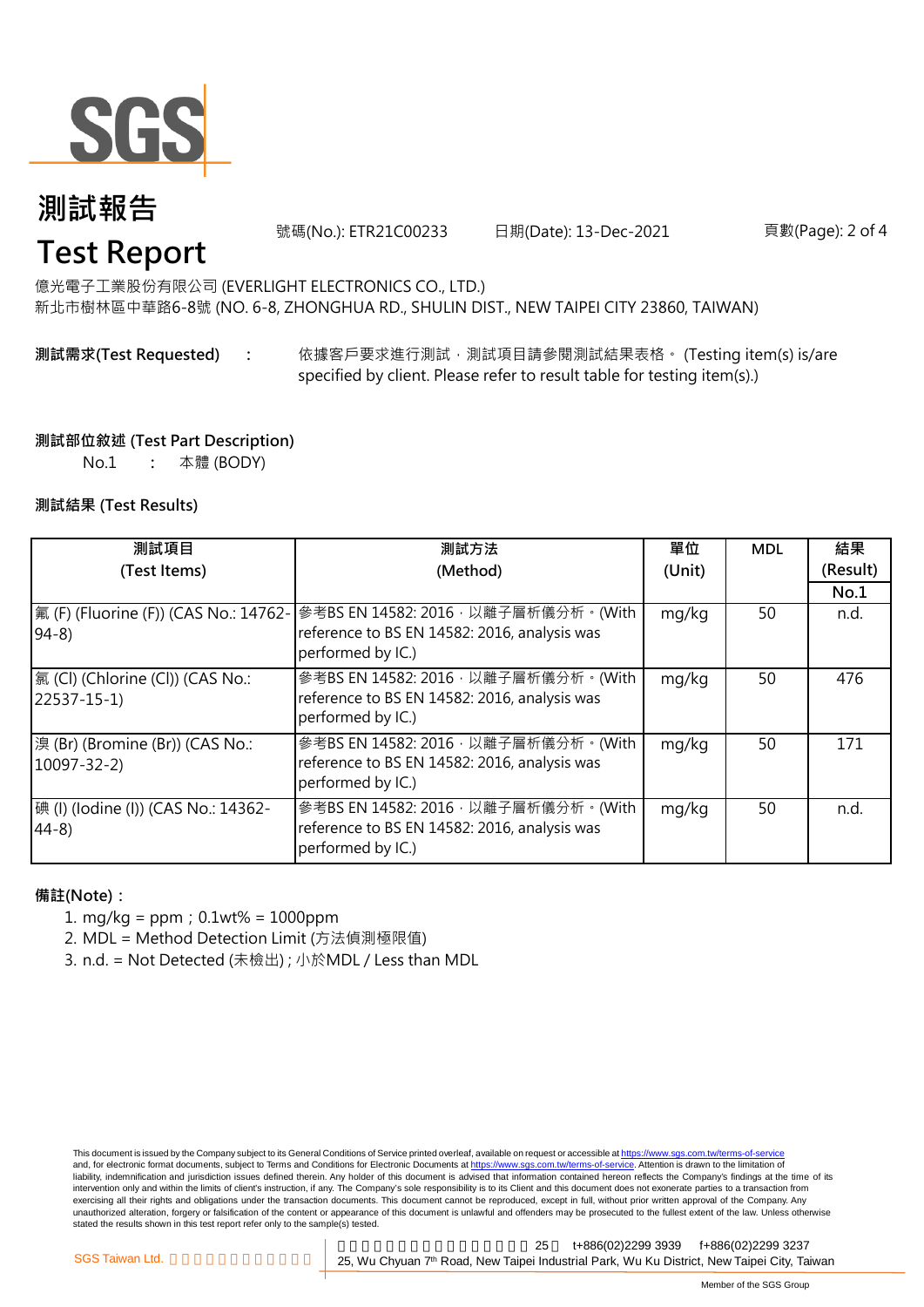

## **測試報告 Test Report**

號碼(No.): ETR21C00233 日期(Date): 13-Dec-2021

頁數(Page): 3 of 4

### 億光電子工業股份有限公司 (EVERLIGHT ELECTRONICS CO., LTD.)

新北市樹林區中華路6-8號 (NO. 6-8, ZHONGHUA RD., SHULIN DIST., NEW TAIPEI CITY 23860, TAIWAN)

#### **鹵素分析流程圖 / Analytical flow chart - Halogen**



This document is issued by the Company subject to its General Conditions of Service printed overleaf, available on request or accessible at <u>https://www.sgs.com.tw/terms-of-service</u><br>and, for electronic format documents, su liability, indemnification and jurisdiction issues defined therein. Any holder of this document is advised that information contained hereon reflects the Company's findings at the time of its intervention only and within the limits of client's instruction, if any. The Company's sole responsibility is to its Client and this document does not exonerate parties to a transaction from exercising all their rights and obligations under the transaction documents. This document cannot be reproduced, except in full, without prior written approval of the Company. Any<br>unauthorized alteration, forgery or falsif